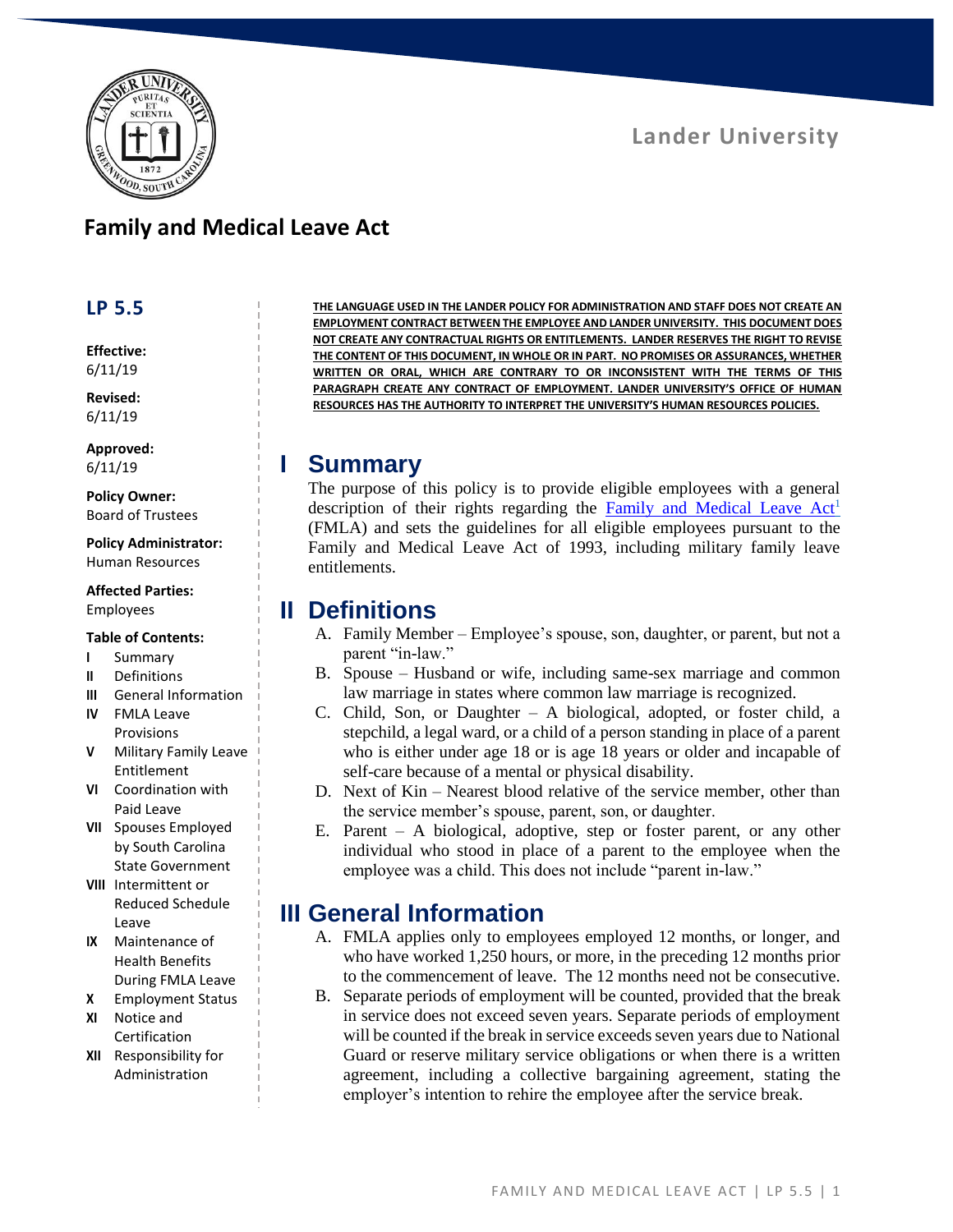

#### **Family and Medical Leave Act**

- C. To determine if those employees who are exempt from the Fair Labor Standards Act (FLSA) meet the 1,250 hours, work records may be kept. Otherwise, exempt employees are presumed to have met the 1,250 hours of service.
- D. For the purposes of FMLA, the university operates on a calendar year, meaning the 52-week period for all active employees begins on January 1.
- E. State government is a single employer for determining FMLA leave eligibility.

## **IV FMLA Leave Provisions**

- A. The University will grant up to 12 weeks of leave (or up to 26 weeks of military caregiver leave to care for a covered service member with a serious injury or illness) during a 12-month period to eligible employees.
- B. FMLA leave may be granted on a continuous or intermittent bases for any of the following reasons:
	- 1. Birth of a child and to care for the newborn child (Note: Eligibility expires 12 months after the date of birth.);
	- 2. Placement of a child for adoption or foster care with employee (Note: Eligibility expires 12 months after the date of adoption or placement.);
	- 3. Serious health condition of a spouse, child, or parent;
	- 4. Serious health condition of the employee (including disability resulting from an on-the-job injury); and
	- 5. Qualified exigencies arising out of the fact that the employee's spouse, son, daughter, or parent is on active duty or called to active duty status as a member for the National Guard or Reserves in support of a contingency operation. Qualifying exigencies can include:
		- a. Short notice deployment;
		- b. Military events and related activities;
		- c. Childcare and school activities;
		- d. financial and legal arrangements;
		- e. Counseling;
		- f. Rest and recuperation;
		- g. Post- deployment activities; and
		- h. Additional activities not encompassed in other categories but agreed by the agency and the employee.

For the purposes of this policy, a serious health condition is, under basic FMLA guidelines, defined as an illness, injury, impairment, or physical or mental condition that involves:

- A. Any period of incapacity or treatment in connection with or consequent to inpatient care in a hospital, hospice, or residential medical care facility.
- B. Any period of incapacity requiring absence from work, school, or other regular daily activities of more than three calendar days that also involves continuing treatment by, or under the supervision of, a health care provider.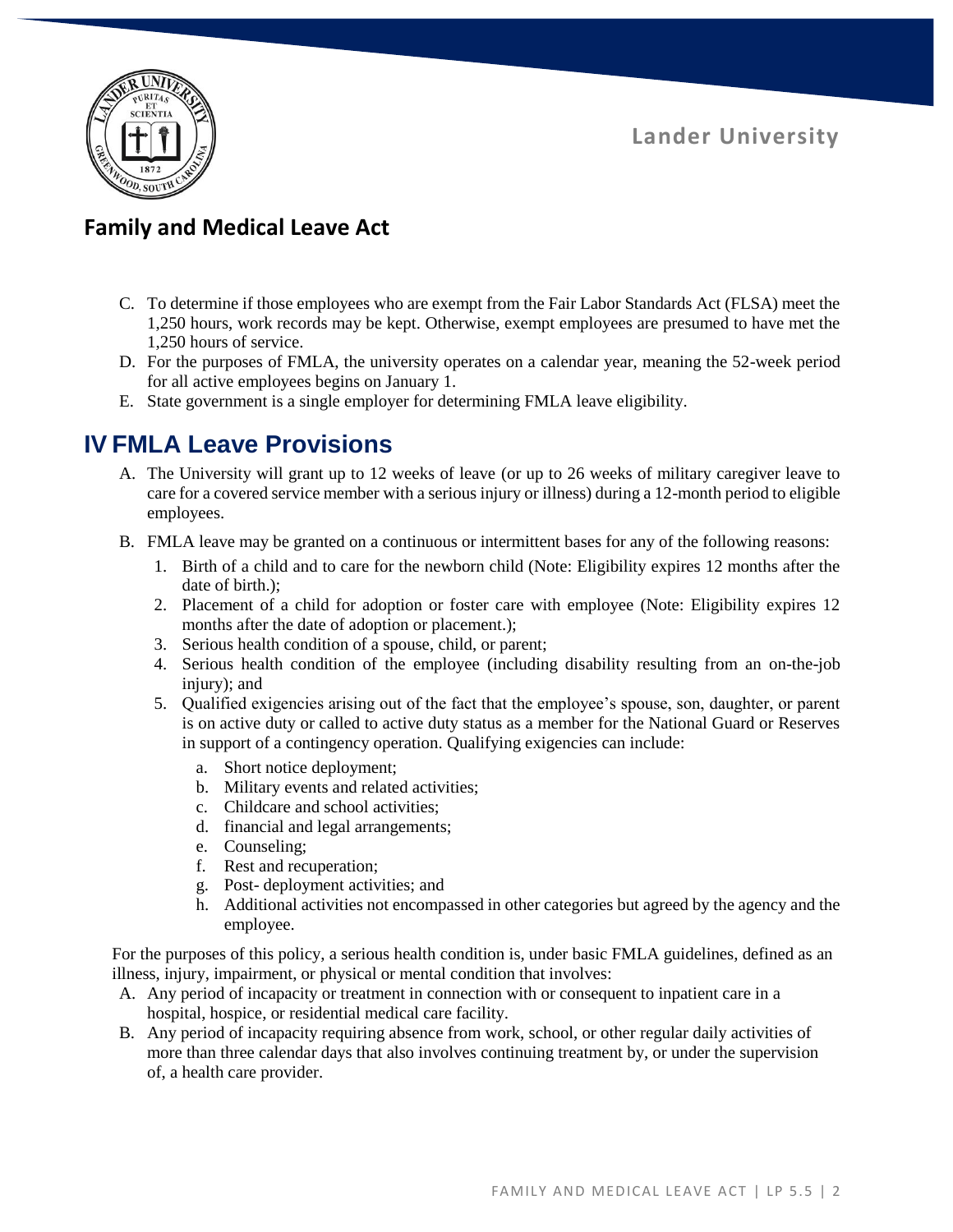

### **Family and Medical Leave Act**

C. Continuing treatment by, or under the supervision of, a health care provider for a chronic or longterm health condition that is incurable or so serious that, if not treated, would likely result in a period of incapacity of more than three calendar days, or for prenatal care.

## **V Military Family Leave Entitlement**

The university will grant an eligible employee up to a total of 26 work weeks of unpaid leave during a calendar year for any of the following reasons:

- A. Military Caregivers' 26-Week Leave Entitlement An eligible employee who is the spouse, child, parent, or next of kin of a covered service member may take up to 26 weeks of leave during a single 12-month period to care for a covered service member.
- B. Veterans' Caregivers' 26-Week Leave Entitlement An eligible employee who is the spouse, child, parent, or next of kind of a veteran may take up to 26 weeks of leave during a single 12-month period to care for a veteran of the Armed Forces (including the National Guard or Reserves) discharged within the five-year period before the family member first takes military caregiver leave to care for a covered service member.

## **VI Coordination with Paid Leave**

- A. Employees may choose to use accrued paid leave to cover some, or all, of the FMLA leave.
- B. The university will be responsible for designating if an employee's use of paid leave counts as FMLA, based on information provided by the employee.
- C. In no case can the use of paid leave be credited as FMLA leave after the leave has ended and employee has returned to work.
- D. Paid leave time taken for any of the conditions will count toward the weeks of FMLA Leave. The policy does not allow paid leave to be taken more than the limits provided in other applicable leave policies, including but not limited to the annual leave policy and sick leave policy.
- E. The FMLA Leave will run concurrently with any other types of leave and should be charged to the appropriate leave balances.

## **VII Spouses Employed by South Carolina State Government**

Spouses employed by South Carolina State Government are jointly entitled to a combined total of 12 workweeks of family leave for the birth or placement of a child for adoption or foster care, and to care for a parent (but not a parent-in-law) who has a serious health condition.

#### **VIII Intermittent or Reduced Schedule Leave**

- A. Under certain circumstances, employees may take FMLA leave intermittently by taking leave in blocks of time, or by reducing the normal weekly or daily work schedule.
- B. FMLA leave taken because of a serious health condition of an employee or an eligible family member may be taken on an intermittent or reduced-schedule leave basis when medically necessary.
- C. Use of intermittent leave is subject to the university's approval if FMLA leave is for the birth or placement for adoption or foster care.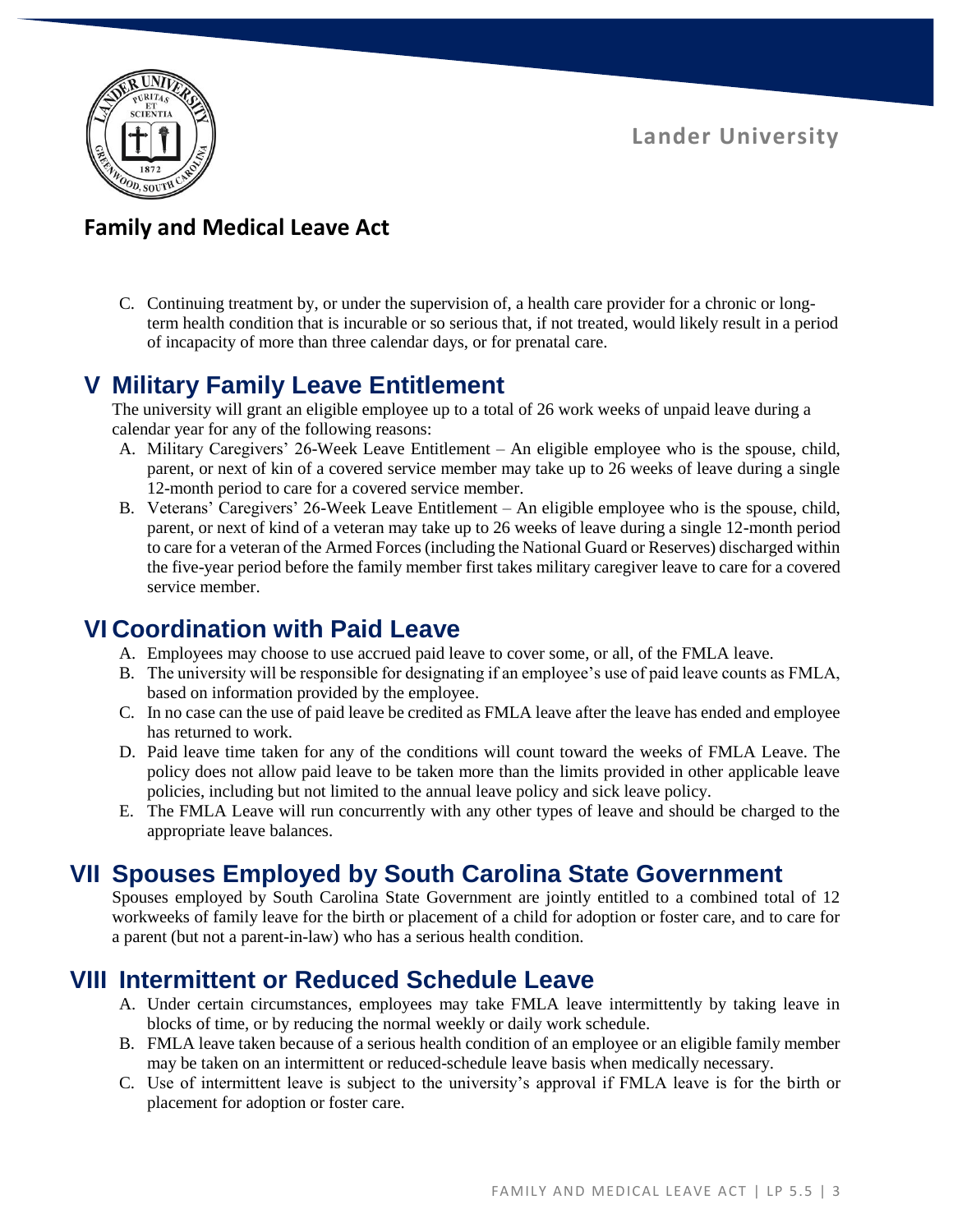

### **Family and Medical Leave Act**

D. The supervisor may request that the employee arrange a particular schedule or to reschedule appointments or treatment, subject to consent of the health care provider and based on department needs, in instances where FMLA leave is for planned medical treatment of the employee or a family member or requires intermittent or reduced-schedule leave.

#### **IX Maintenance of Health Benefits During FMLA Leave**

- A. The university will maintain employee's coverage for health insurance, provided the employee continues to pay the health insurance premiums that normally would be deducted from the employee's paycheck.
- B. In some instances, the university may recover premiums it paid to maintain health insurance for an employee who fails to return to work from FMLA leave.

#### **X Employment Status**

- A. The employee should provide a physician's release upon their return to work.
- B. An eligible employee who takes FMLA leave is entitled to return from leave and be restored to the position held prior to beginning FMLA leave or to a comparable position with equivalent benefits, pay, and other terms and conditions of employment.
- C. The comparable position must involve the same or substantially similar duties and responsibilities and must entail equivalent skills, effort, responsibility, and authority.
- D. An employee's use of FMLA leave cannot result in the loss of any employment benefit that the employee earned or was entitled to before using FMLA leave.

#### **XI Notice and Certification of FMLA Leave**

Employees seeking to use FMLA leave may be required to provide:

- A. 30-day advance notice of the need to take FMLA leave when the need is foreseeable, or notice given as soon as practicable.
- B. Medical certifications supporting the need for leave due to a serious health condition affecting the employee or immediate family member.
- C. Certification of qualifying exigency for military family leave or for serious injury and/or illness of the covered service member.
- D. Copies of the adoption papers or letter from the attorney or agency handling the adoption or foster care placement.
- E. Second or third medical opinions and periodic recertifications (at the expense of the university).
- F. Periodic recertification and reports during FMLA leave regarding the employee's status and intent to return to work.

## **XII Responsibility for Administration**

A. The Office of Human Resources is responsible for FMLA leave approval, computation, leave computation, leave adjustment, and leave policy interpretation. All provisions under FMLA will be interpreted to be consistent.